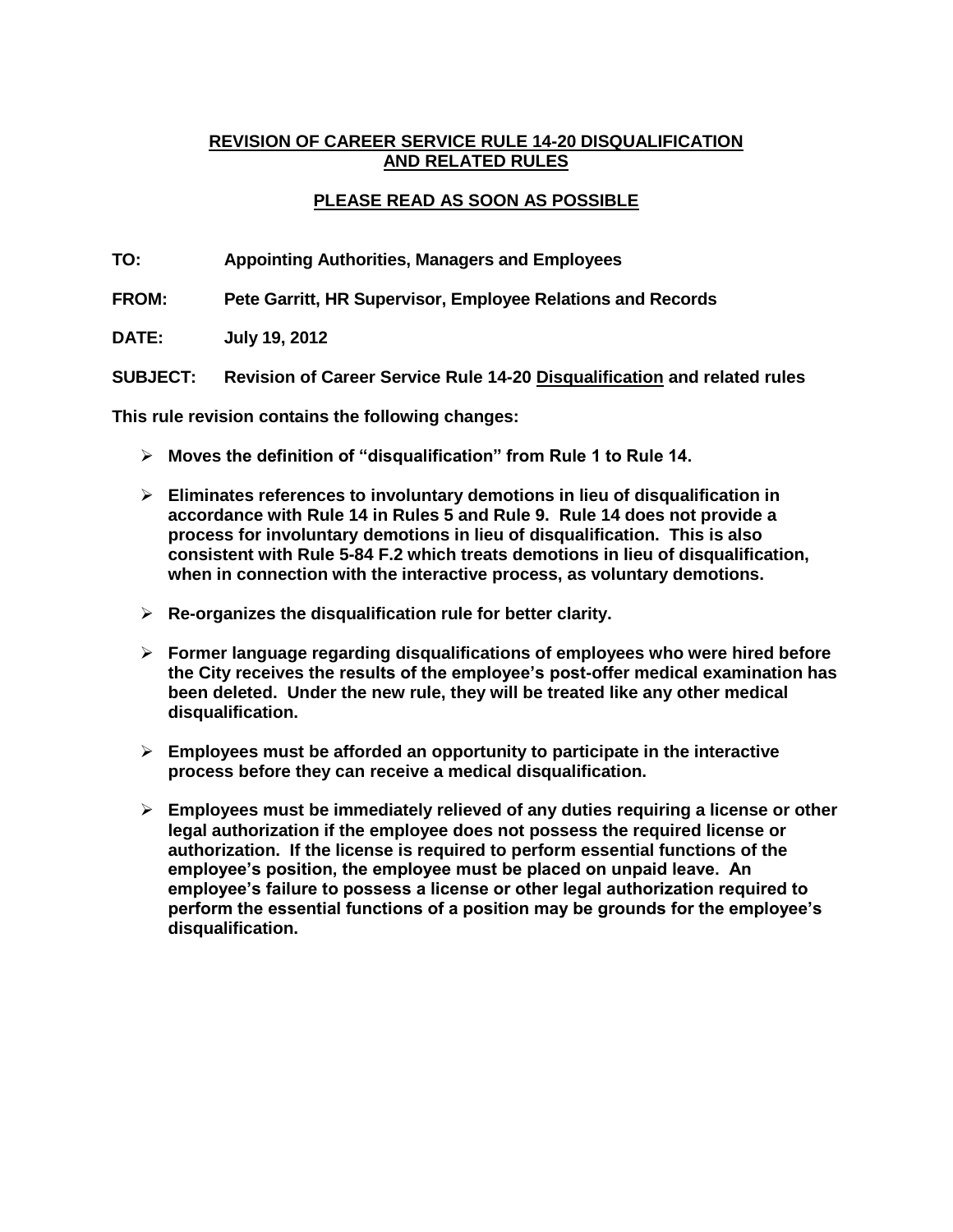# **MEMORANDUM**

#### **REVISION 64 SERIES C**

- **TO:** Holders of CSA Rule Books
- **FROM:** Career Service Board
- **DATE:** July 19, 2012

**SUBJECT:** Revision of Career Service Rule 14-20 Disqualification and related rules

|                | <b>Page Number</b>                                | <b>Issuance Dates</b>                                              |
|----------------|---------------------------------------------------|--------------------------------------------------------------------|
| <b>Remove:</b> | $1 - 3$<br>$5 - 12$<br>$9 - 4$<br>14-2 and 14-2.1 | May 7, 2012<br>January 20, 2012<br>October 14, 2010<br>May 7, 2012 |
| Replace:       | $1 - 3$<br>$5 - 12$<br>$9 - 4$<br>14-2 and 14-2.1 | July 19, 2012                                                      |

# **PLEASE INSERT IN YOUR RULE BOOK AS SOON AS POSSIBLE. THANK YOU.**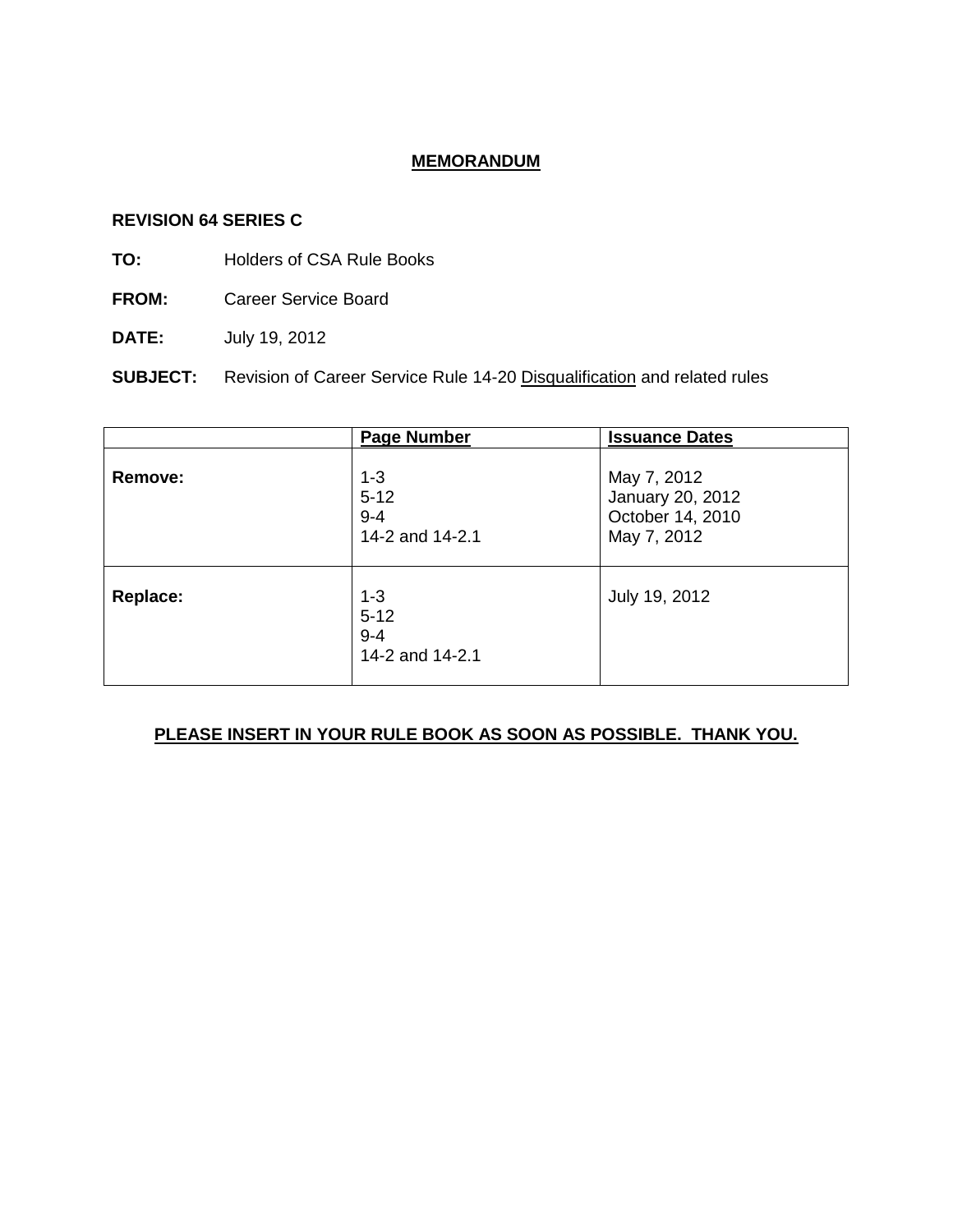#### Continuous service date:

The effective date of an employment appointment or a re-employment appointment in the career service, whichever is later; or the effective date of appointment from a reinstatement list plus credits for service prior to lay-off. This definition does not affect employee rights to paid time off, sick leave and vacation leave as established in the Revised Municipal Code or the Career Service Rules. (Revised effective January 1, 2010; Rules Revision Memo 42C)

#### Disabled individual:

An individual who (1) has a physical or mental impairment which substantially limits one or more major life functions; or (2) has a record of such impairment; or (3) is regarded as having such an impairment; or (4) has begun or successfully completed a supervised drug rehabilitation program and is no longer engaged in the illegal use of drugs. (Eff. 1/l/93; Rules Rev. 160B).

#### Documented performance:

A verifiable assessment of an individual's work performance, including PEPR ratings, disciplinary actions, and safety violations. (Eff. 3/19/2004, Rule Rev. 247B).

#### Domestic Partner:

An unmarried adult, unrelated by blood (closer than would prohibit marriage in Colorado pursuant to the Colorado Revised Statutes), with whom an unmarried employee has an exclusive committed relationship, maintains a mutual residence and shares basic living expenses. (Eff. 3/16/95; Rules Rev. 178, Series B).

#### Effective date:

The date when a personnel action takes effect (Revised effective May 7, 2012; Rules Revision Memo 62C).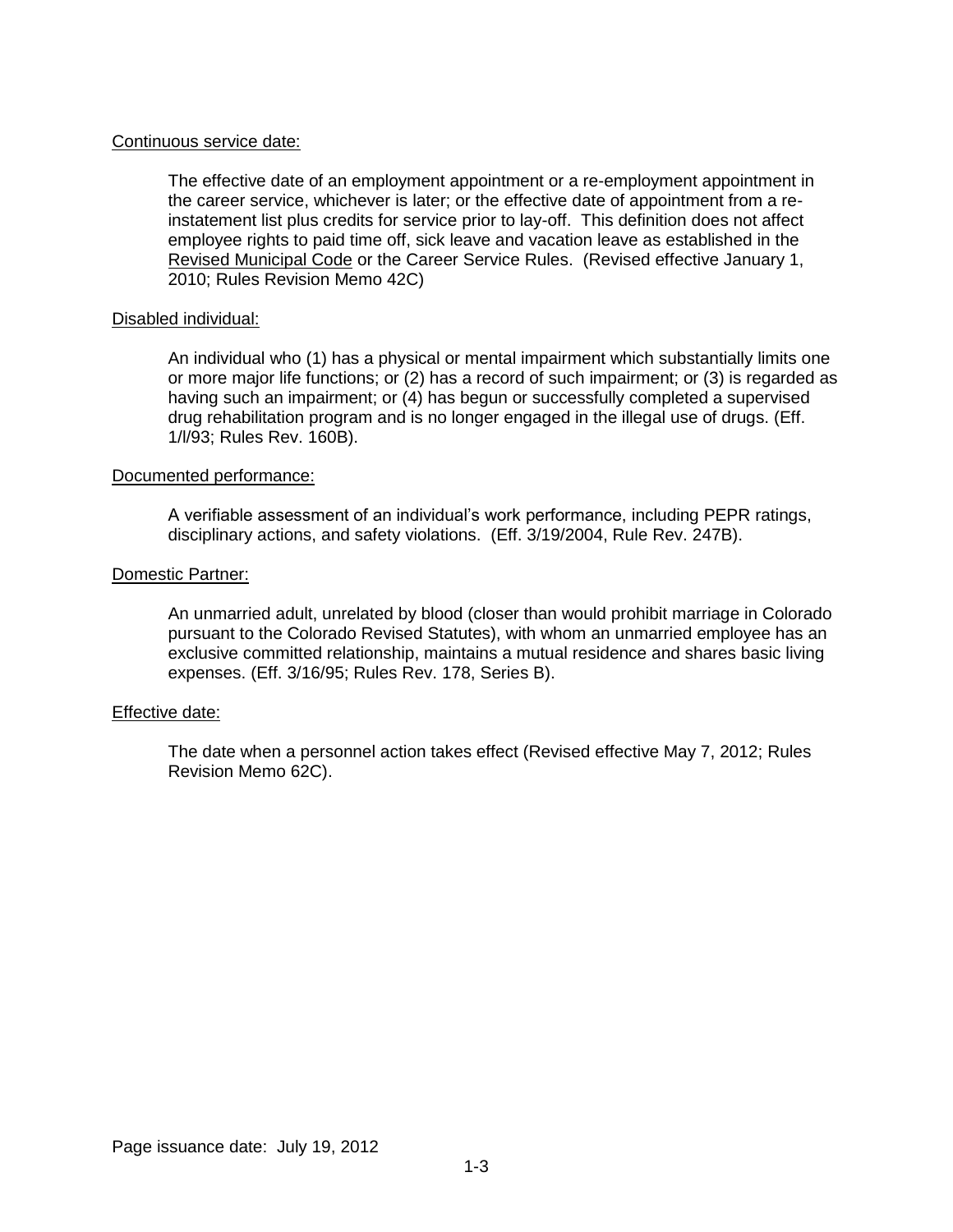- b. The transfer was either in lieu of layoff or anticipation of layoff.
- 3. Effect of returning from transfer: If a return from transfer is initiated during the transfer transition period, the employee shall be returned to a position in the same classification in the same department or agency as prior to the transfer.

#### 5-74 Demotion Appointments

(Effective May 4, 2007, Rule Revision Memo 18C; revised effective July 19, 2012; Rules Revision Memo 64C)

- A. Reasons for demotion: An appointing authority may give a demotion appointment in the following instances:
	- 1. In lieu of lay-off: When a position is to be abolished, in accordance with Rule 14 **SEPARATION OTHER THAN DISMISSAL**.
	- 2. In lieu of separation during employment probationary status: When an employee fails to perform satisfactorily, in accordance with subsection 5- 61 Employees in Employment Probationary Status.
	- 3. Voluntary: When an employee requests assignment to work of less difficulty or responsibility or accepts a voluntary demotion in lieu of lay-off as defined in Rule 14 **SEPARATION OTHER THAN DISMISSAL**.
- B. Notice to employee: Before the demotion appointment is effective, the appointing authority shall furnish the employee a written statement containing the reasons for the demotion. If the demotion is voluntary, the statement should be signed by the employee. A copy of the statement shall be sent to the CSA before the demotion is effective.
- C. CSA approval: Voluntary demotions must satisfy the requirements of Rule 3 **RECRUITMENT**. For all other types of demotions, the CSA shall approve the demotion appointment if it finds that the employee meets the minimum qualifications for the new class.5-74 Demotion Appointments.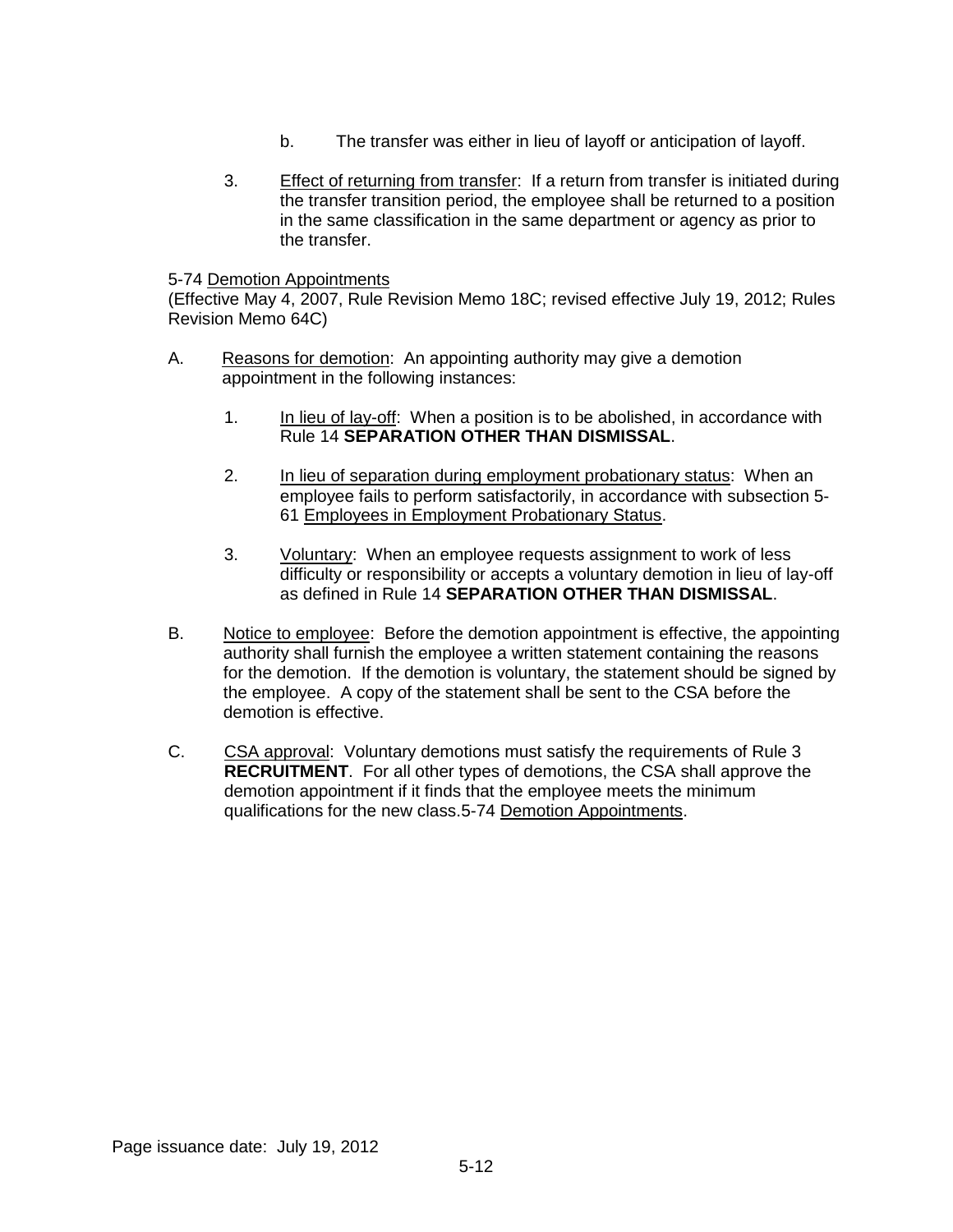## 9-32 Transfers

When an employee transfers, the employee shall receive the same pay as before the transfer, unless that would be more than the range maximum of the new pay range of the new classification. In that case the employee's pay shall be set at the range maximum of the pay range of the new classification.

## 9-33 Demotion

- A. Voluntary demotion:
	- 1. A voluntary demotion is a demotion initiated through the request or application of an employee.
	- 2. When an employee voluntarily demotes, pay shall be set by the appointing authority and shall not be decreased by more than six and nine-tenths percent (6.9%), unless doing so is necessary to keep the employee's pay from exceeding the range maximum of the pay range of the new classification. Before the pay can be set at a pay rate higher than the employee's current pay rate, the Personnel Director's prior approval will be required.
- B. Demotion in lieu of lay-off: Upon a demotion in lieu of lay-off, the employee shall continue to receive the pay rate he or she earned before the demotion unless this exceeds the range maximum of the pay range of the new classification, in which case the employee shall receive the range maximum of the pay range of the new classification.
- C. Involuntary demotion: (Revised effective July 19, 2012; Rules Revision Memo 64C)
	- 1. An involuntary demotion is a demotion initiated:
		- a. Through disciplinary action in accordance with Rule 16 **DISCIPLINE AND DISMISSAL**; or
		- b. In lieu of separation during employment probation in accordance with Rule 5 **APPOINTMENTS AND STATUS**.
	- 2. When an employee is involuntarily demoted, pay shall be set by the appointing authority. At least a six and nine-tenths percent (6.9%) reduction shall be required.
- D. In no event shall the pay upon demotion be lower than the range minimum or exceed the range maximum of the pay range of the new classification.9-33 **Demotion**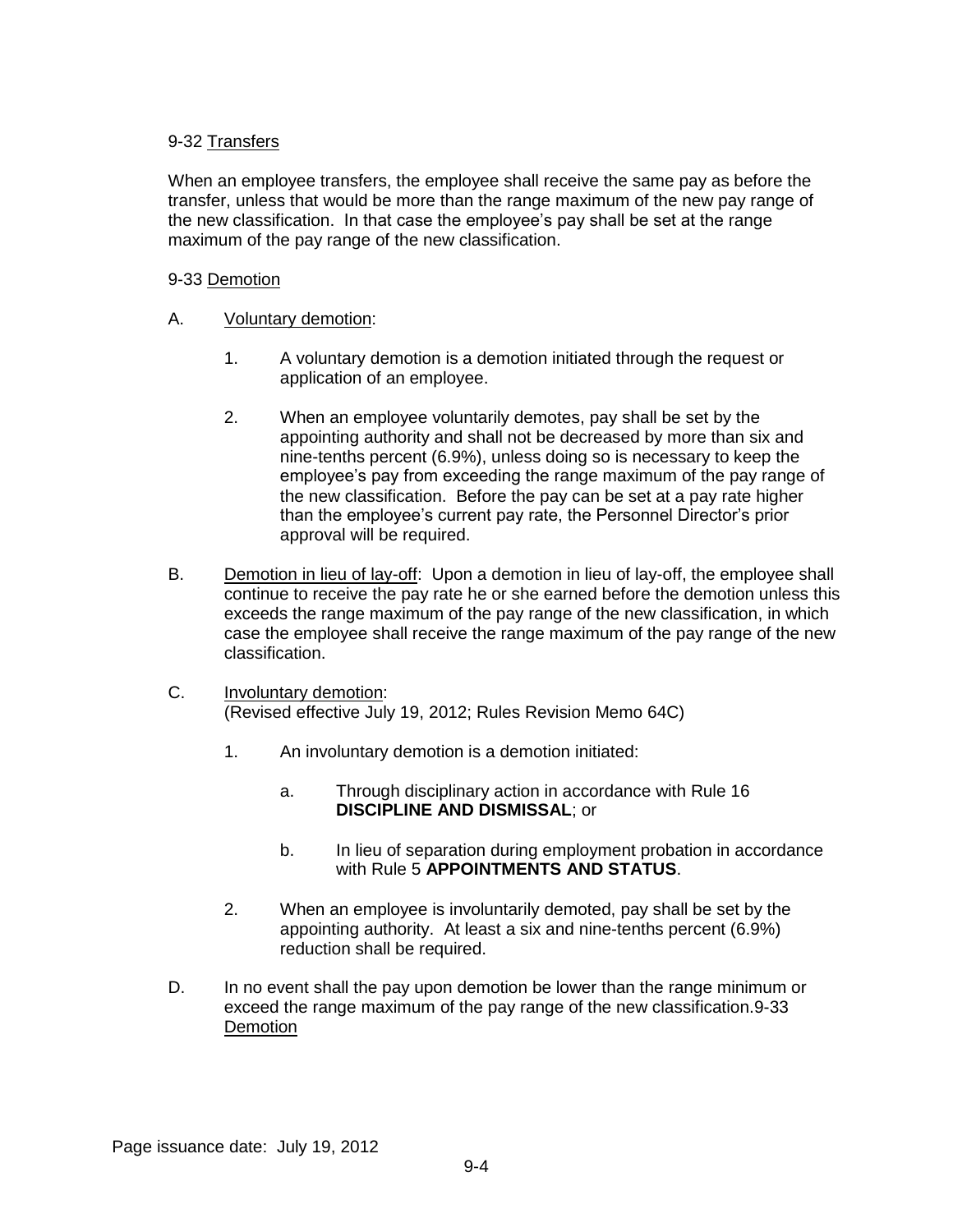Section 14-15 Designees (Effective May 7, 2012; Rules Revision Memo 62C)

Appointing authorities, including the Career Service Personnel Director ("Personnel Director"), may delegate any authority given to them under this Rule 14 to a subordinate employee except the authority to sign and submit lay-off plans to the Career Service Authority ("CSA").

#### Section 14-20 Disqualification

(Revised effective July 19, 2012; Rules Revision Memo 64C)

Disqualification is an involuntary, no-fault separation of an employee, based on a legal, physical, or mental impairment or incapacity of the employee, occurring or discovered after appointment, which prevents performance of the essential functions of the position.

## 14-21 Grounds for Disqualification

An employee may be disqualified if any of the following conditions occur:

## A. Physical or mental impairment or incapacity:

- 1. When an employee is unable to perform the essential functions of the position because of mental or physical impairment or incapacity, with or without reasonable accommodation.
- 2. Before an employee can be disqualified because of a physical or mental impairment or incapacity, the employee's department or agency must have initiated the interactive process under the Americans with Disabilities Act of 1990 (ADA), as amended (described in Rule 5 **APPOINTMENTS AND STATUS**), and the ADA Coordinator must have concluded the process and referred the employee's case back to the department or agency because no reasonable accommodation was available or an offered reasonable accommodation was refused by the employee.

#### B. Licensure, certification and other legal requirements:

- 1. When laws require a license, certification, or other authorization by a federal, state or local governmental entity to perform the essential functions of a position and the employee does not have the required authorization.
- 2. An employee shall be relieved immediately of any duties requiring a license, certification, or other legal authorization if the employee lacks such license, certification, or other legal authorization. If the license, certification, or other legal authorization is required to perform the essential functions of the position, the employee shall be immediately placed on unpaid leave, unless the employee elects to substitute available paid leave for the unpaid leave. The employee's pay or classification shall not otherwise be affected prior to the completion of the disqualification proceedings.

Page issuance date: July 19, 2012